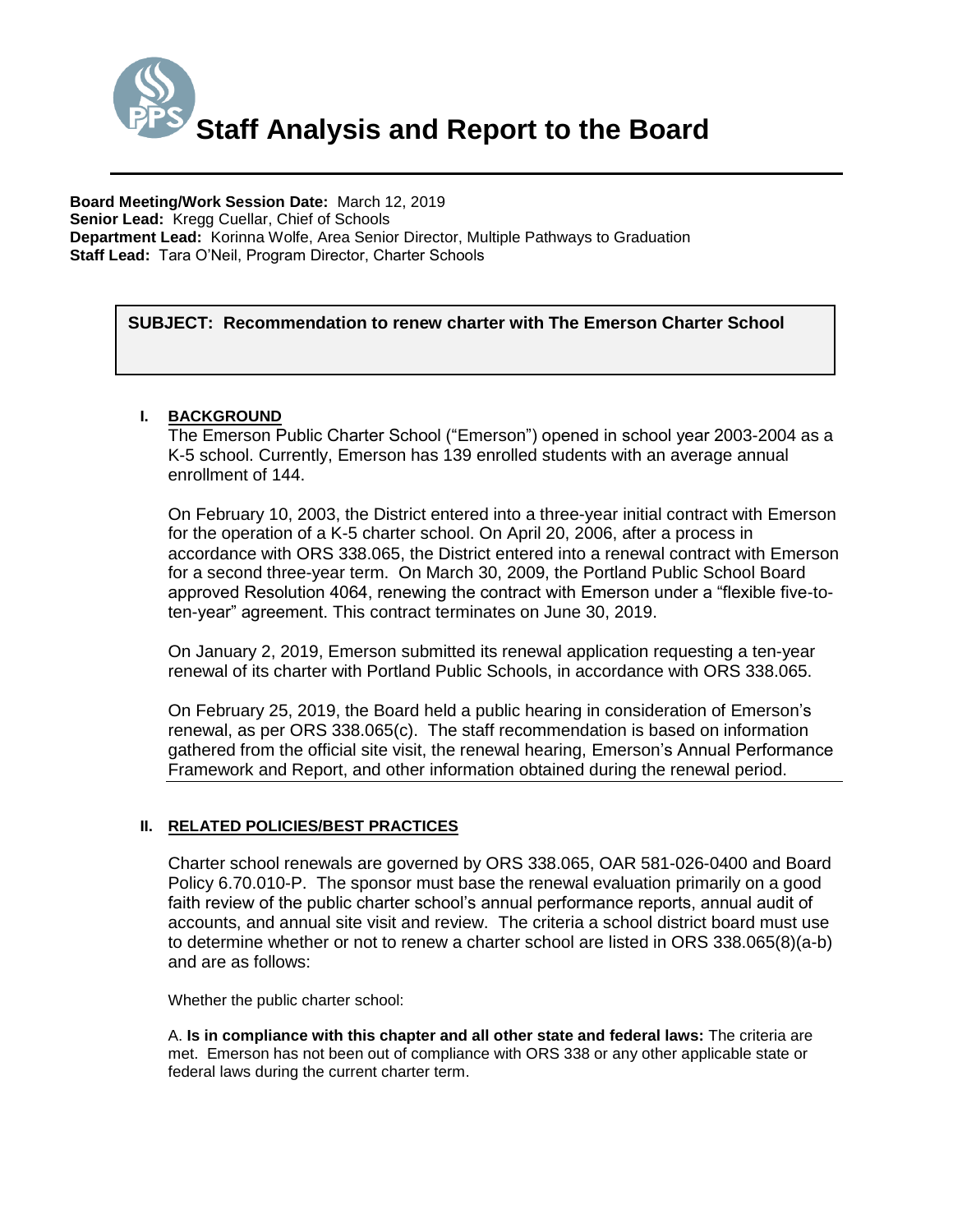B. **Is in compliance with the charter of the public charter school.** The criteria are met. Emerson is implementing its educational program as described in its charter.

C. **Is meeting or working toward meeting the student performance goals and agreements specified in the charter or any other written agreements between the sponsor and the public charter school governing body**. The criteria are met. Emerson has met or exceeded all student performance goals during the term of its current charter.

D. **Is fiscally stable and has used the sound financial management system described in the proposal submitted under ORS 338.045 and incorporated into the written charter under this section**. The criteria are met. The school has received clean audits every year of the current charter term, is timely with all financial deliverables, and has maintained financial stability through the previous contract term.

E. **Is in compliance with any renewal criteria specific in the charter of the public charter school.** The criteria are met. In last charter, Emerson was asked to submit a plan to increase the diversity of its student body. Emerson initiated a multi-year initiative to increase enrollment and retention of students of historically underserved races and ethnicities.

By statute (ORS 338.065(4)(c)), after the initial renewal, subsequent renewal terms of a charter school "…shall be for a minimum of five years but may not exceed 10 years." Emerson has requested a ten-year renewal of their charter.

### **III. ANALYSIS OF SITUATION**

**Implications of approving recommendation to renew charter school:** Staff will begin negotiating new contract per Board Resolution instructions.

**Implications of declining recommendation to renew charter school:** The charter with The Emerson School will expire on June 30, 2019, and barring further action, the school will close. The charter school may appeal the PPS Board decision to the State Board of Education for review (ORS 338.065(6)(a)).

#### *IV.* **FISCAL IMPACT**

As per ORS 338.155(2)(a), charter schools serving grades K-8 receive a minimum of 80% of their per-student State School Fund allocation. Additional weights to this allocation include those for poverty (based on census data), for students qualifying for ESL services, and for students qualifying for teen parent services.

Emerson is projected to enroll 144 students in grades K-5 in the 2019-20 school year, and is projected to receive \$939,353 in State School Funds (assuming 80% of current Charter Schools Rate per-student allocation of \$7,818).

### *V.* **COMMUNITY ENGAGEMENT (IF APPLICABLE)**

The Emerson Charter School submitted its renewal application according to statutory timelines. District staff completed an annual performance review, and submitted this to Emerson for input and response. On January 29, 2019, district staff performed the required school site visit, including meetings with school staff and parents. On February 25, 2019, the Board Charter Schools Committee held the required public hearing.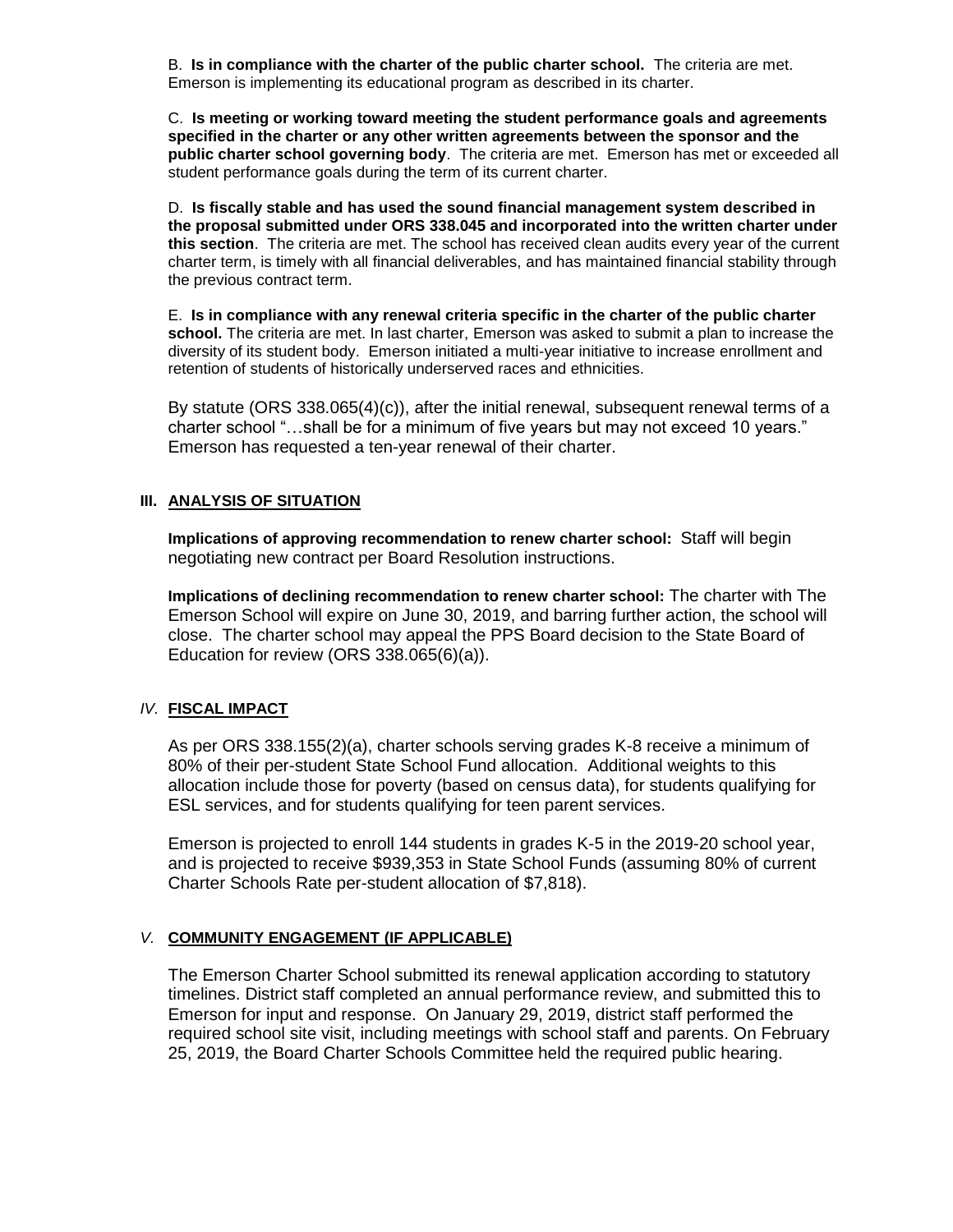Emerson has been reviewed on an annual basis by staff in three major areas: academic, organizational, and financial. Staff has determined that Emerson is performing well in each area.

#### **VI. TIMELINE FOR IMPLEMENTATION/EVALUATION**

The Board is scheduled to discuss Emerson's renewal at its meeting on March 5, 2019, with a vote scheduled at the same meeting.

If this renewal request is approved, staff will begin negotiating the new contract with Emerson per instructions of the Board Resolution.

#### **VII. BOARD OPTIONS WITH ANALYSIS**

**Results of a yes vote:** the board will direct staff to negotiate a ten-year charter agreement per the terms of the Resolution.

**Results of a no vote:** the charter contract will expire effective June 30, 2019, and barring further action the school will close. The charter school may appeal the decision of the PPS Board to the State Board of Education for review (ORS 338.065(6)(a)).

#### **VIII.STAFF RECOMMENDATION**

Staff recommends that the contract with The Emerson Charter School be renewed for a ten-year term, to expire on June 30, 2029.

### **IX. I have reviewed this staff report and concur with the recommendation to the Board.**

**TUGLOUIDE TUULMUT** 

**Guadalupe Guerrero Date Superintendent Portland Public Schools**

#### **ATTACHMENTS**

- A. Resolution to Renew Charter Agreement with The Emerson Charter School
- B. The Emerson School Renewal Term Performance Summary
- C. The Emerson School 2017-18 Annual Performance Framework and Report
- D. The Emerson School 2017-18 Oregon Report Card

#### *PPS District Priorities FY 2018-19*

- *1. Set a clear Vision and Strategic Plan*
- *2. Create equitable opportunities and outcomes for all students*
- *3. Build management and accountability systems and structures*
- *4. Allocate budget, funding and resources focused on improving outcomes for students*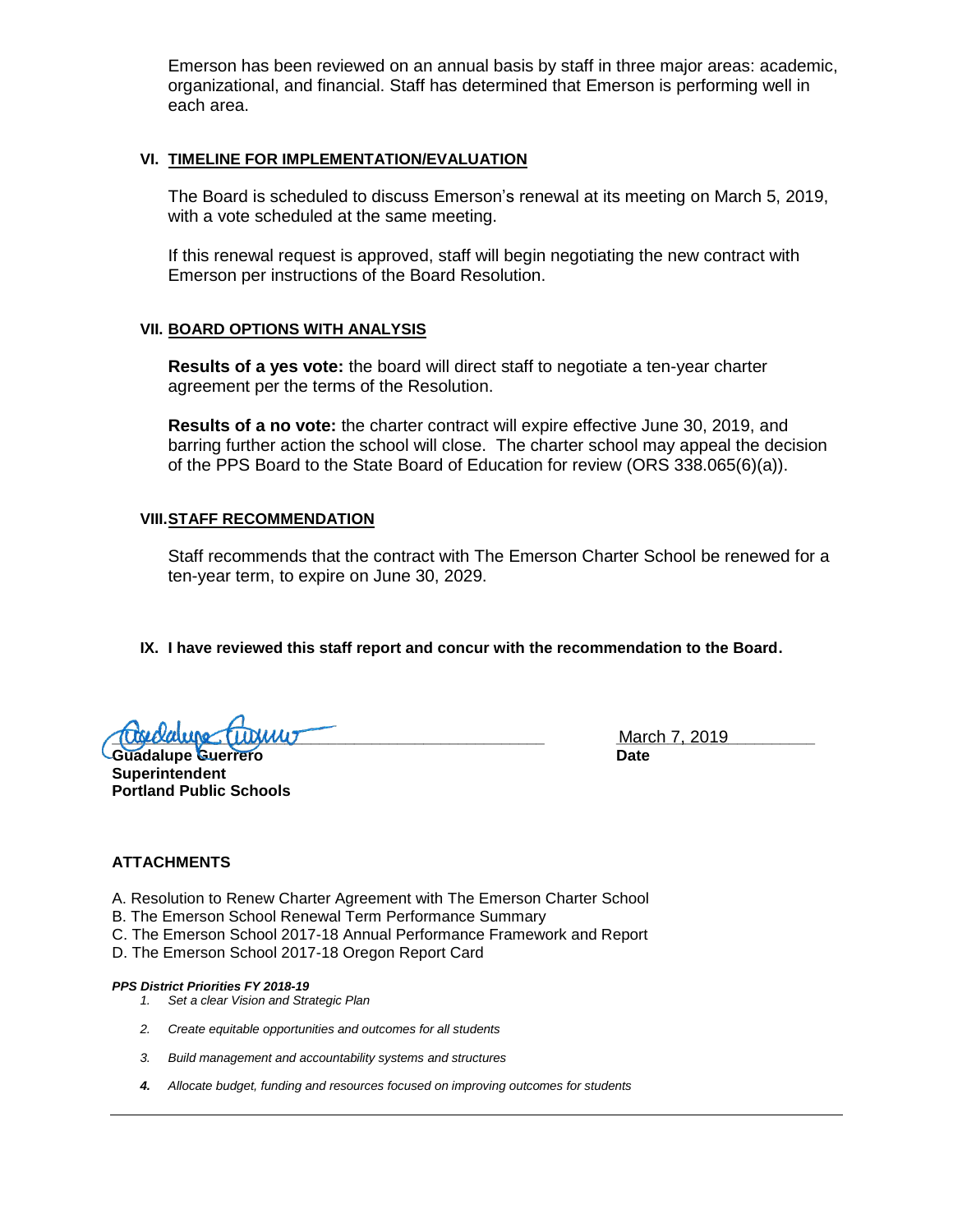

# **MEMORANDUM**

**Date: March 12, 2019** 

**To:** Members of the Board of Education

**From:** Korinna Wolfe, Area Senior Director, Multiple Pathways to Graduation

**Subject**: Resolution Related to The Emerson Public Charter School Renewal Request

This memorandum provides a brief description of the resolution related to The Emerson Public Charter School's request for a ten‐year Contract Renewal.

On January 2, 2019, the PPS Charter School's Office received a request and Renewal Application from The Emerson Public Charter School to renew its charter agreement with PPS, per ORS 338.065(5)(b).

On February 8, 2019, the Board Charter Schools Committee met to review information related to charter school requests for contract extensions and renewals.

On February 25, 2019, a public hearing was held for The Emerson Public Charter School's renewal request per ORS 338.065(5)(c).

The Board Charter Schools Committee has reviewed the related Staff Report for the Renewal of the Charter Agreement with The Emerson Public Charter School.

**Results of a yes vote:** the board will direct staff to negotiate a ten‐year charter agreement per the terms of the Resolution.

**Results of a no vote:** the charter contract will expire effective June 30, 2019, and barring further action the school will close. The charter school may appeal the decision of the Board to the State Board of Education for review (ORS 338.065(6)(a)).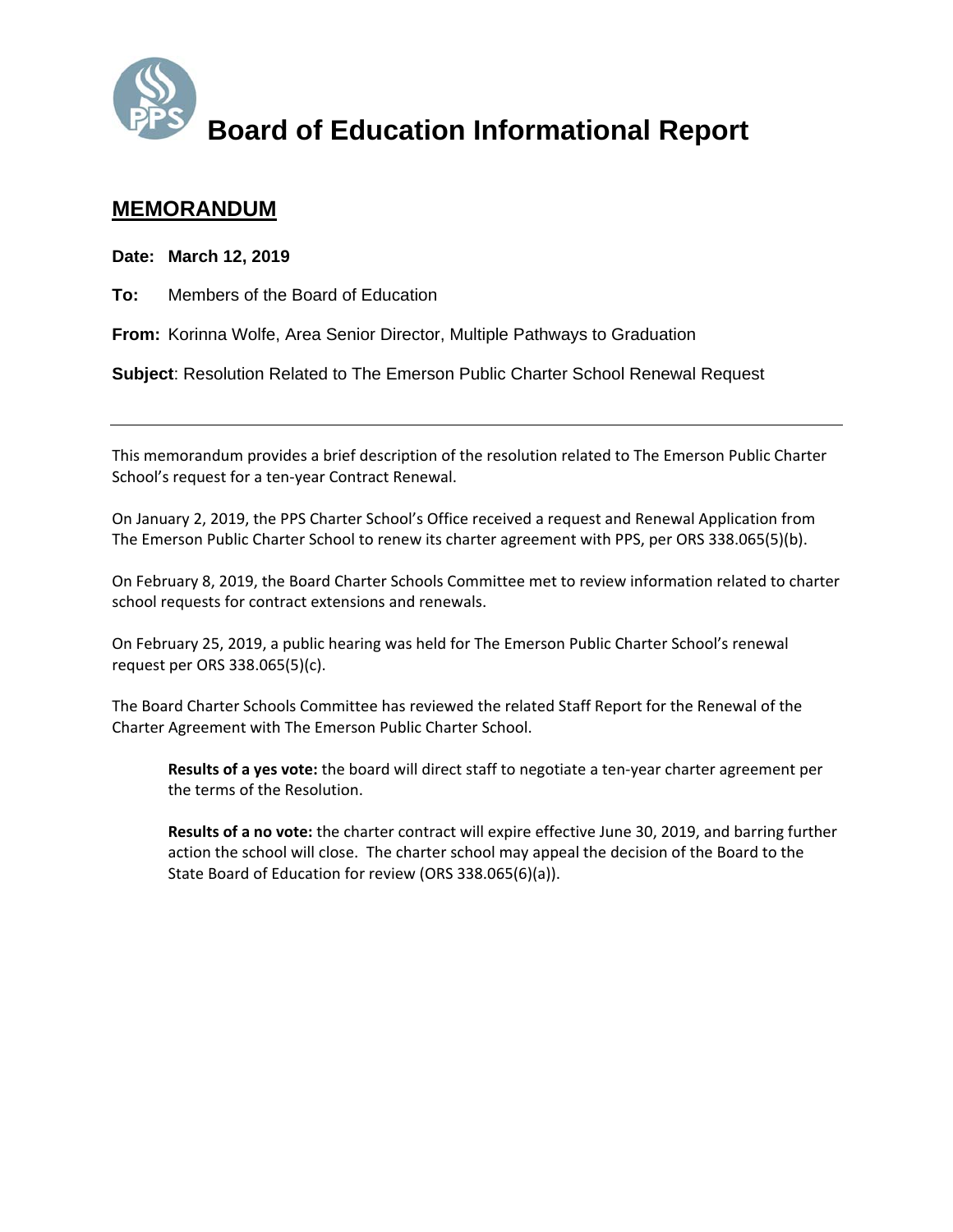

SUBJECT: Recommendation to extend the Portland Arthur Academy Public Charter **School contract by one year.**

## **I. BACKGROUND**

Portland Arthur Academy Public Charter School ("Portland Arthur Academy") is currently operating under a five-to-ten-year "flexible" agreement (described below) which terminates on June 30, 2019. This is the eighth year of the contract, and staff must make a recommendation to extend the contract by one year or to initiate a full renewal process.

Section J of the district's contract with Portland Arthur Academy Charter School states the following:

*The term of this agreement shall be for five years, scheduled to terminate as of June 30, 2016 (unless earlier terminated as provided herein). However, this agreement shall be considered a 'flexible term' agreement, and will contain the following provisions:*

- *1. During the fifth year of this contract, the Board and/or the school will determine whether a renewal process is deemed necessary based on Arthur Academy's ability to meet academic performance standards, its fiscal stability, its adherence with all applicable state laws, and its compliance with all terms of this contract.*
- *2. If the Board and/or the school determine that a renewal process is not necessary, then the term of the contract shall be extended by one year.*
- *3. If the Board and/or the school determine that a renewal process is necessary, then the renewal process will take place in that school year.*
- *4. The process described above will repeat annually until the 10th year of the contract, at which time the renewal process will be mandated in accordance with ORS 338.065(c).*
- *5. At any point between the fifth and 10th year of the contract, either party (Arthur Academy or the District) may request that the renewal process be initiated and, provided that this*  request falls within a reasonable timeline, the renewal process will take place within that *school year.*

Resolution 5608, passed unanimously by the Board in 2018, approved the extension of Portland Arthur Academy's contract by one year. Amendment 11 to Portland Arthur Academy's contract changed the end date of the contract to June 30, 2019.

Portland Arthur Academy has requested again that its contract be extended by one year, as per Section J above.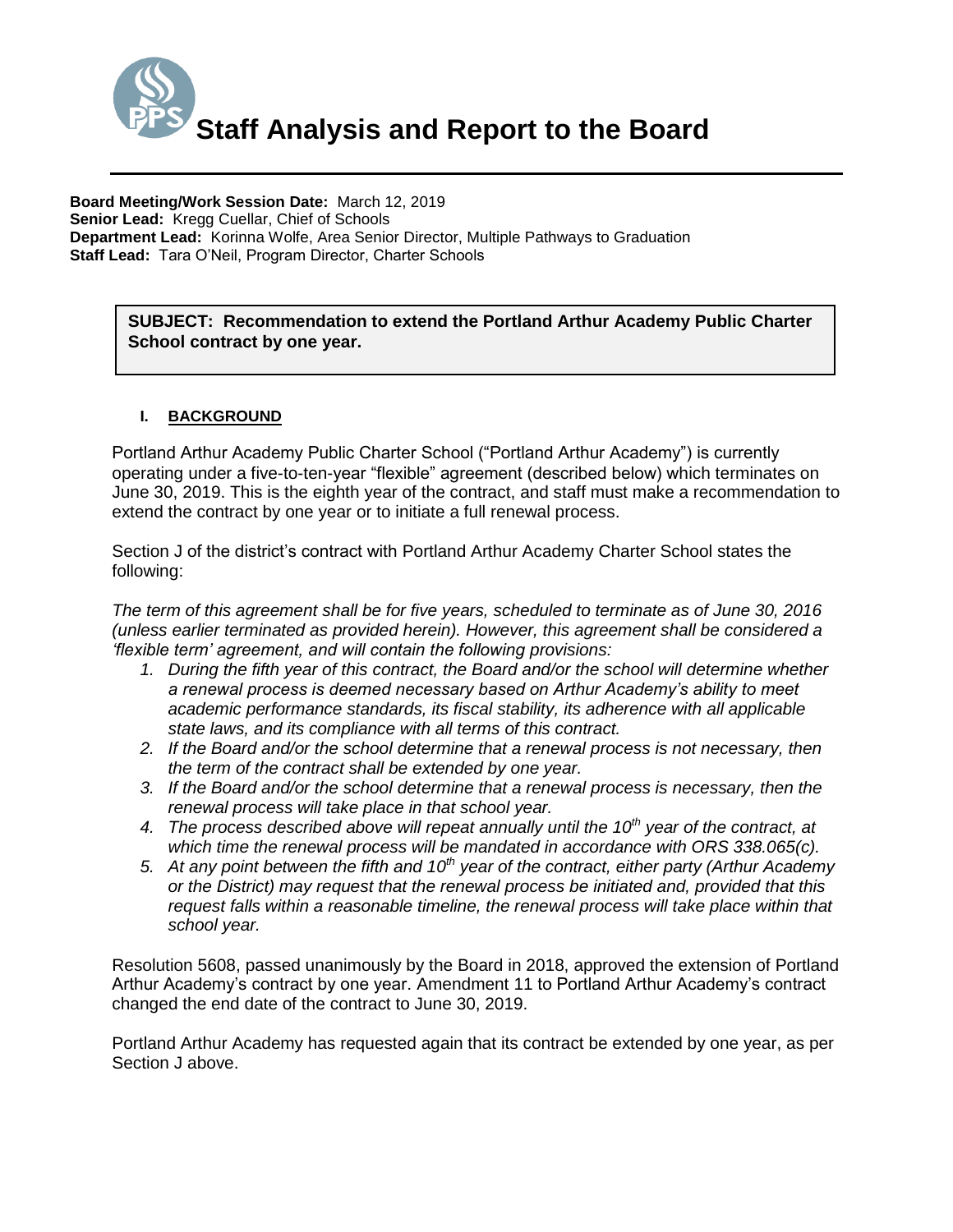### **II. RELATED POLICIES/BEST PRACTICES**

Charter schools are evaluated under PPS policy 6.70.010, and ORS 338. Additionally, renewal recommendations include information gathered from site visit observations, the charter school contract, all annual deliverables, data including student performance data, financial data, organizational performance data, and any other pertinent and applicable data, and the charter school's Annual Performance Plan and Annual Performance Framework and Report, as recommended by the National Association of Charter School Authorizers (NACSA).

## **III. ANALYSIS OF SITUATION**

**Implications of approving recommendation to extend the contract with Portland Arthur Academy Charter School for one year:** Staff will initiate contract amendment to extend current contract one year.

**Implications of not approving recommendation to extend the contract with Portland Arthur Academy Charter School for one year:** Staff will initiate full renewal process, which will necessitate a revised timeline to allow school to submit a completed Renewal Application.

## *IV.* **FISCAL IMPACT**

As per ORS 338.155(2)(a), charter schools serving grades K-8 receive a minimum of 80% of their per-student State School Fund allocation. Additional weights to this allocation include those for poverty (based on census data), for students qualifying for ESL services, and for students qualifying for teen parent services.

Portland Arthur Academy is projected to enroll 175 students in grades K-5 in the 2019- 20 school year, and is projected to receive \$1,167,454 in State School Funds (assuming 80% of current Charter Schools Rate per-student allocation of \$7,818).

# *V.* **COMMUNITY ENGAGEMENT (IF APPLICABLE)**

As part of the annual site visit, the Charter Schools Program Director meets with school staff and stakeholders. Additionally, each charter school provides an opportunity for its community to give input on its Annual Performance Plan before it is finalized. Given the nature of this one-year contract extension recommendation, a public hearing is not required.

Portland Arthur Academy has been reviewed on an annual basis by staff in three major areas: academic, organizational, and financial. Staff has determined that Portland Arthur Academy is performing well in each area.

### **VI. TIMELINE FOR IMPLEMENTATION/EVALUATION**

If this recommendation is approved, staff will amend Portland Arthur Academy's current contract to expire on June 30, 2020. If the recommendation is not approved, staff will initiate a full renewal process for Portland Arthur Academy.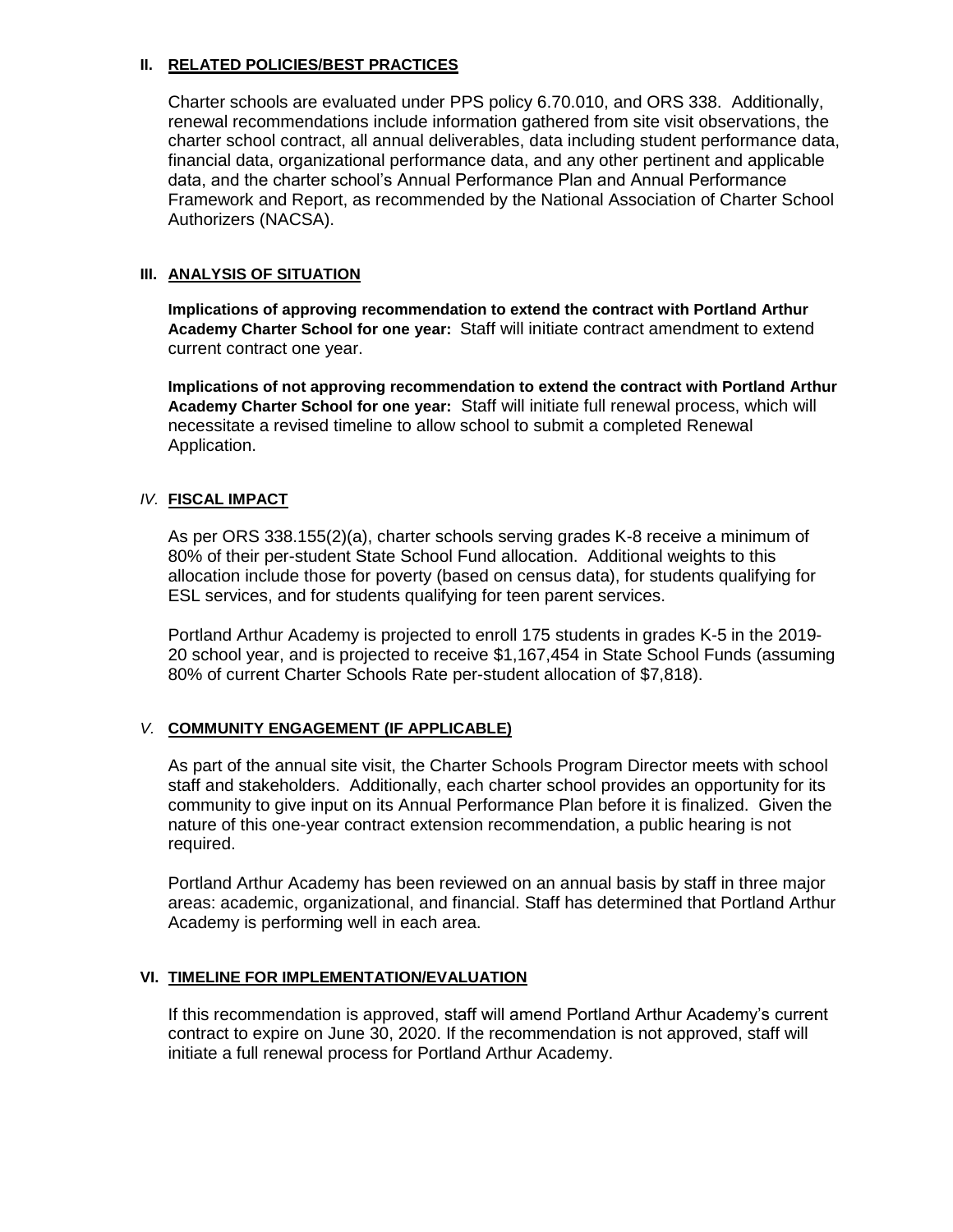#### **VII. BOARD OPTIONS WITH ANALYSIS**

**Result of vote approving recommendation to extend contract by one year:** Staff will initiate contract amendment to extend current contract one year.

**Result of vote declining recommendation to extend contract by one year:** Staff will initiate full renewal process, which will necessitate a revised timeline to allow school to submit a completed Renewal Application.

#### **VIII.STAFF RECOMMENDATION**

Staff recommends that the contract with Portland Arthur Academy be extended by one year, to expire on June 30, 2020.

**IX. I have reviewed this staff report and concur with the recommendation to the Board.**

**<u>Tuskolaluje (Tuskilu)</u> – augustiniais – augustiniais – March 7, 2019</u> – <u>March 7, 2019</u> – augustiniais – augustiniais – augustiniais – augustiniais – augustiniais – augustiniais – augustiniais – augustiniais – augustinia** 

**Guadalupe Guerrero Date Superintendent Portland Public Schools**

### **ATTACHMENTS**

A. Resolution to Extend Charter Agreement with Portland Arthur Academy Public Charter School B. 2017-18 Annual Performance Framework and Report for Portland Arthur Academy C. 2017-18 Oregon Report Card for Portland Arthur Academy

*PPS District Priorities FY 2018-19*

- *1. Set a clear Vision and Strategic Plan*
- *2. Create equitable opportunities and outcomes for all students*
- *3. Build management and accountability systems and structures*
- *4. Allocate budget, funding and resources focused on improving outcomes for students*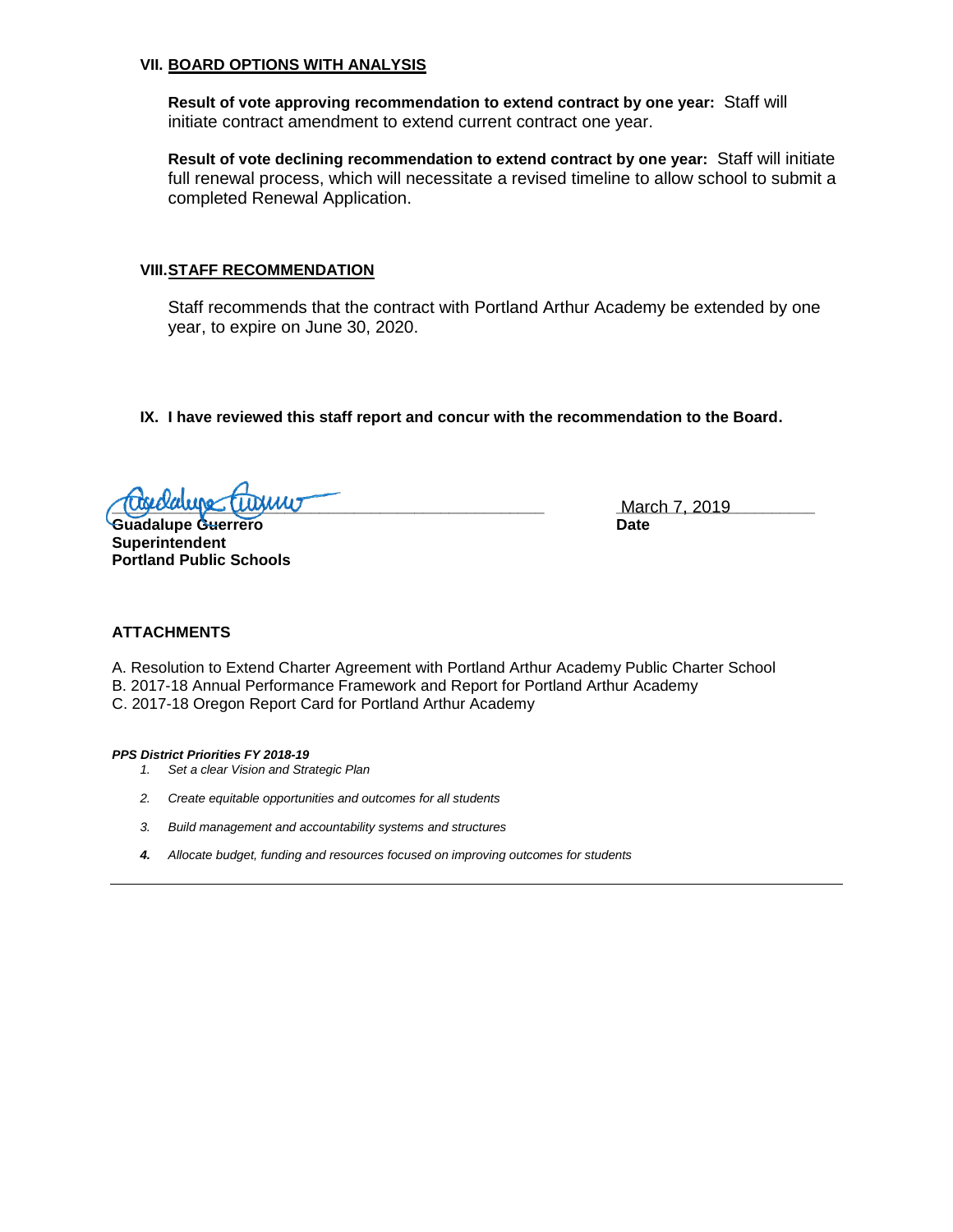

# **MEMORANDUM**

**Date: March 12, 2019** 

**To:** Members of the Board of Education

**From:** Korinna Wolfe, Area Senior Director, Multiple Pathways to Graduation

**Subject**: Resolution Related to Portland Arthur Academy Public Charter School Request

This memorandum provides a brief description of the resolution related to Portland Arthur Academy Public Charter School's request for a One‐year Contract Extension.

On January 2, 2019, the PPS Charter School's Office received a request from Portland Arthur Academy Public Charter School to extend its current charter contract for one year, per Section J of its contract with PPS.

On February 8, 2019, the Board Charter Schools Committee met to review information related to charter school requests for contract extensions and renewals.

The Board Charter Schools Committee has reviewed the related Staff Report for the Extension of the Charter Agreement with Portland Arthur Academy Public Charter School.

**Results of a yes vote:** the Board will direct staff to extend the charter school's current contract for one year; the new contract expiration date will be extended to June 30, 2020.

**Results of a no vote:** the Board will direct staff to initiate the process for a full five‐year contract renewal for the charter school.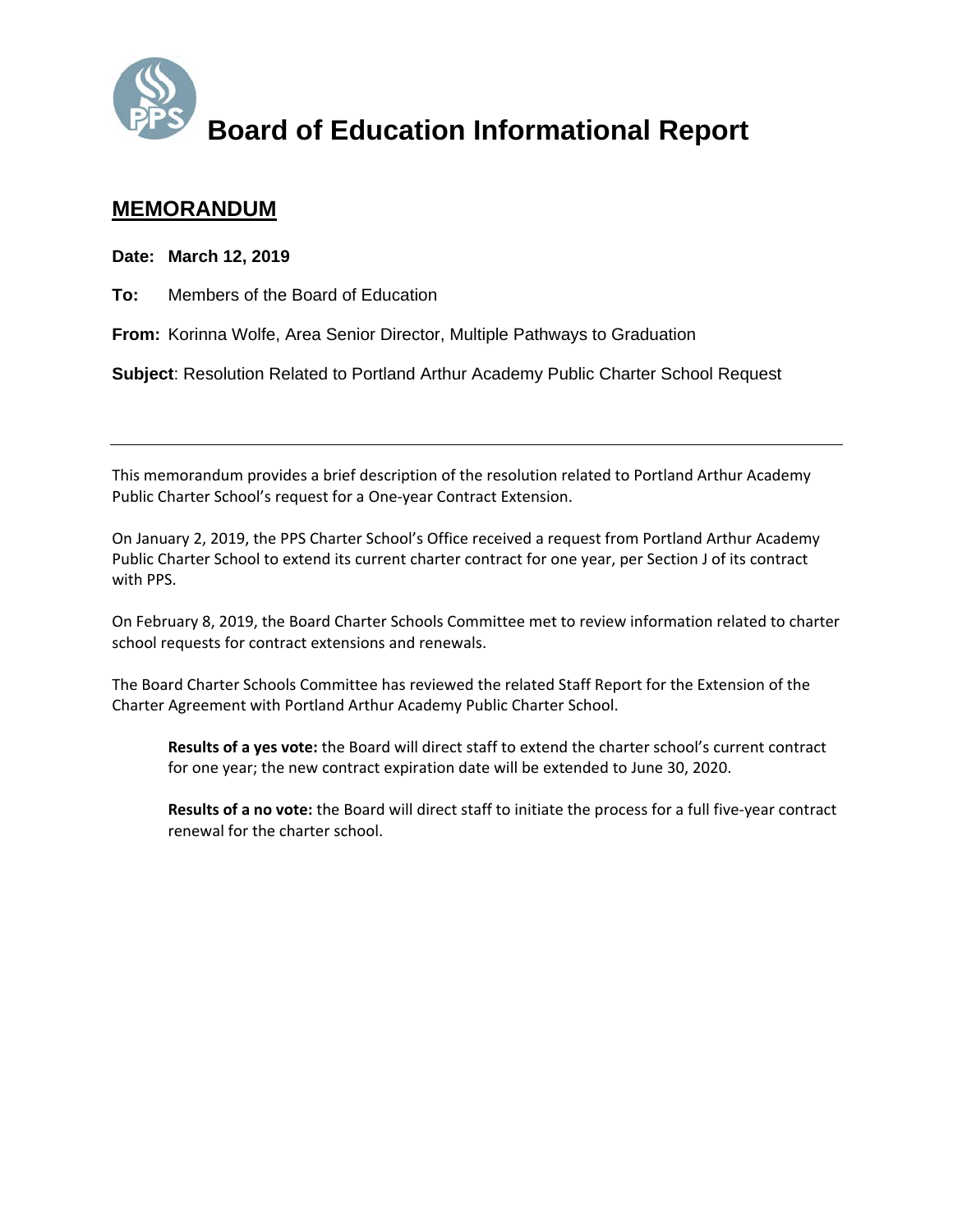

**SUBJECT: Recommendation to extend the Opal Public Charter School contract by one year.**

# **I. BACKGROUND**

Opal Public Charter School ("Opal") is currently operating under a five-to-ten-year "flexible" agreement (described below) which terminates on June 30, 2019. This is the eighth year of the contract, and staff must make a recommendation to extend the contract by one year or to initiate a full renewal process.

Section J of the district's contract with Opal Charter School states the following:

*The term of this agreement shall be for five years, scheduled to terminate as of June 30, 2016 (unless earlier terminated as provided herein). However, this agreement shall be considered a 'flexible term' agreement, and will contain the following provisions:*

- *1. During the fifth year of this contract, the Board and/or the school will determine whether a renewal process is deemed necessary based on Opal's ability to meet academic performance standards, its fiscal stability, its adherence with all applicable state laws, and its compliance with all terms of this contract.*
- *2. If the Board and/or the school determine that a renewal process is not necessary, then the term of the contract shall be extended by one year.*
- *3. If the Board and/or the school determine that a renewal process is necessary, then the renewal process will take place in that school year.*
- *4. The process described above will repeat annually until the 10th year of the contract, at which time the renewal process will be mandated in accordance with ORS 338.065(c).*
- *5. At any point between the fifth and 10th year of the contract, either party (Opal or the District) may request that the renewal process be initiated and, provided that this request*  falls within a reasonable timeline, the renewal process will take place within that school *year.*

Resolution 5610, passed unanimously by the Board in 2018, approved the extension of Opal's contract by one year. Amendment 8 to Opal's contract changed the end date of the contract to June 30, 2019.

Opal Charter School has requested again that its contract be extended by one year, as per Section J above.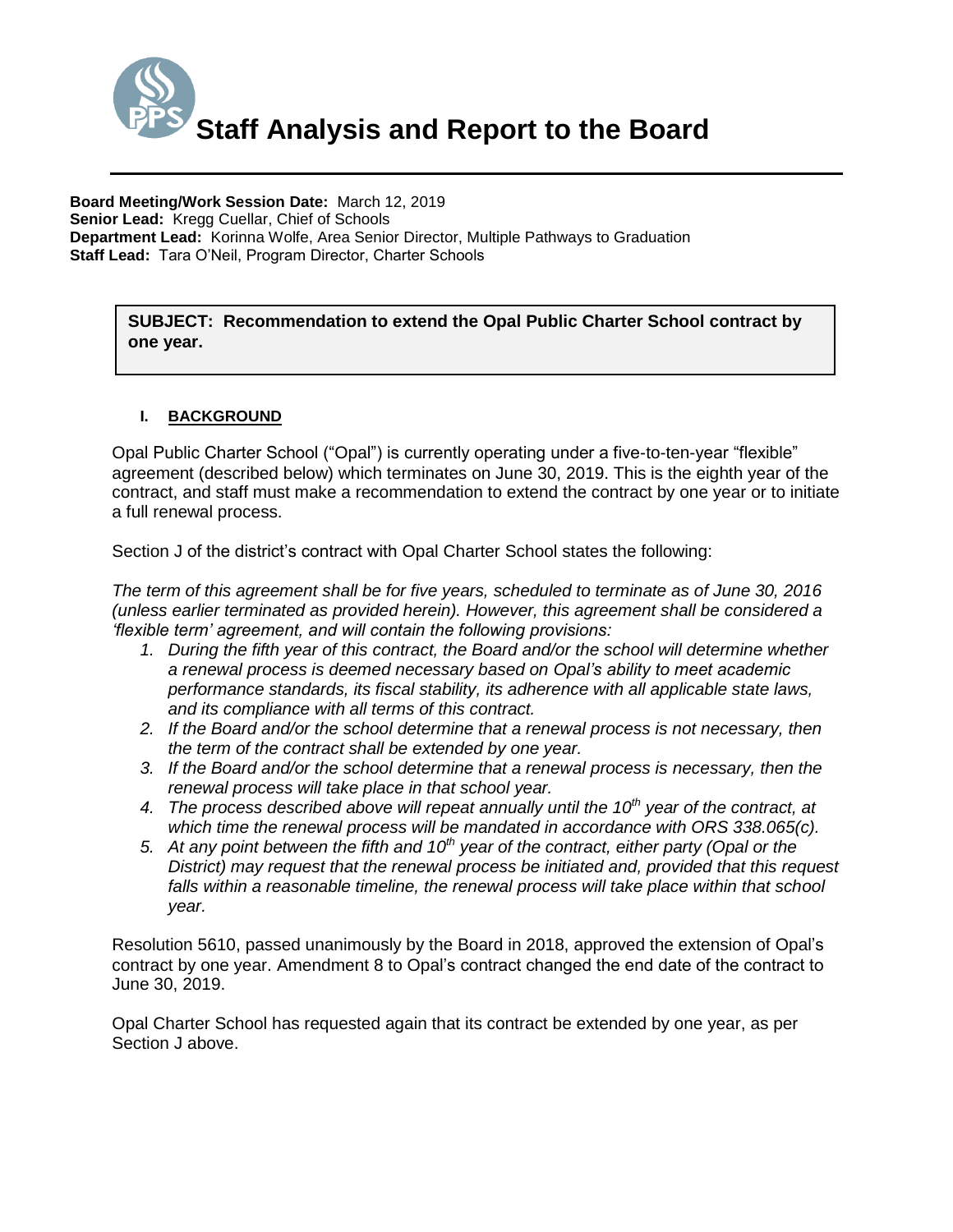### **II. RELATED POLICIES/BEST PRACTICES**

Charter schools are evaluated under PPS policy 6.70.010, and ORS 338. Additionally, renewal recommendations include information gathered from site visit observations, the charter school contract, all annual deliverables, data including student performance data, financial data, organizational performance data, and any other pertinent and applicable data, and the charter school's Annual Performance Plan and Annual Performance Framework and Report, as recommended by the National Association of Charter School Authorizers (NACSA).

## **III. ANALYSIS OF SITUATION**

**Implications of approving recommendation to extend the contract with Opal Charter School for one year:** Staff will initiate contract amendment to extend current contract one year.

**Implications of not approving recommendation to extend the contract with Opal Charter School for one year:** Staff will initiate full renewal process, which will necessitate a revised timeline to allow school to submit a completed Renewal Application.

## *IV.* **FISCAL IMPACT**

As per ORS 338.155(2)(a), charter schools serving grades K-8 receive a minimum of 80% of their per-student State School Fund allocation. Additional weights to this allocation include those for poverty (based on census data), for students qualifying for ESL services, and for students qualifying for teen parent services.

Opal Charter School is projected to enroll 88 students in grades K-5 in the 2019-20 school year, and is projected to receive \$574,447 in State School Funds (assuming 80% of current Charter Schools Rate per-student allocation of \$7,818).

# *V.* **COMMUNITY ENGAGEMENT (IF APPLICABLE)**

As part of the annual site visit, the Charter Schools Program Director meets with school staff and stakeholders. Additionally, each charter school provides an opportunity for its community to give input on its Annual Performance Plan before it is finalized. Given the nature of this one-year contract extension recommendation, a public hearing is not required.

Opal Charter School has been reviewed on an annual basis by staff in three major areas: academic, organizational, and financial. Staff has determined that Opal Charter School is performing well in each area.

# **VI. TIMELINE FOR IMPLEMENTATION/EVALUATION**

If this recommendation is approved, staff will amend Opal's current contract to expire on June 30, 2020. If the recommendation is not approved, staff will initiate a full renewal process for Opal Charter School.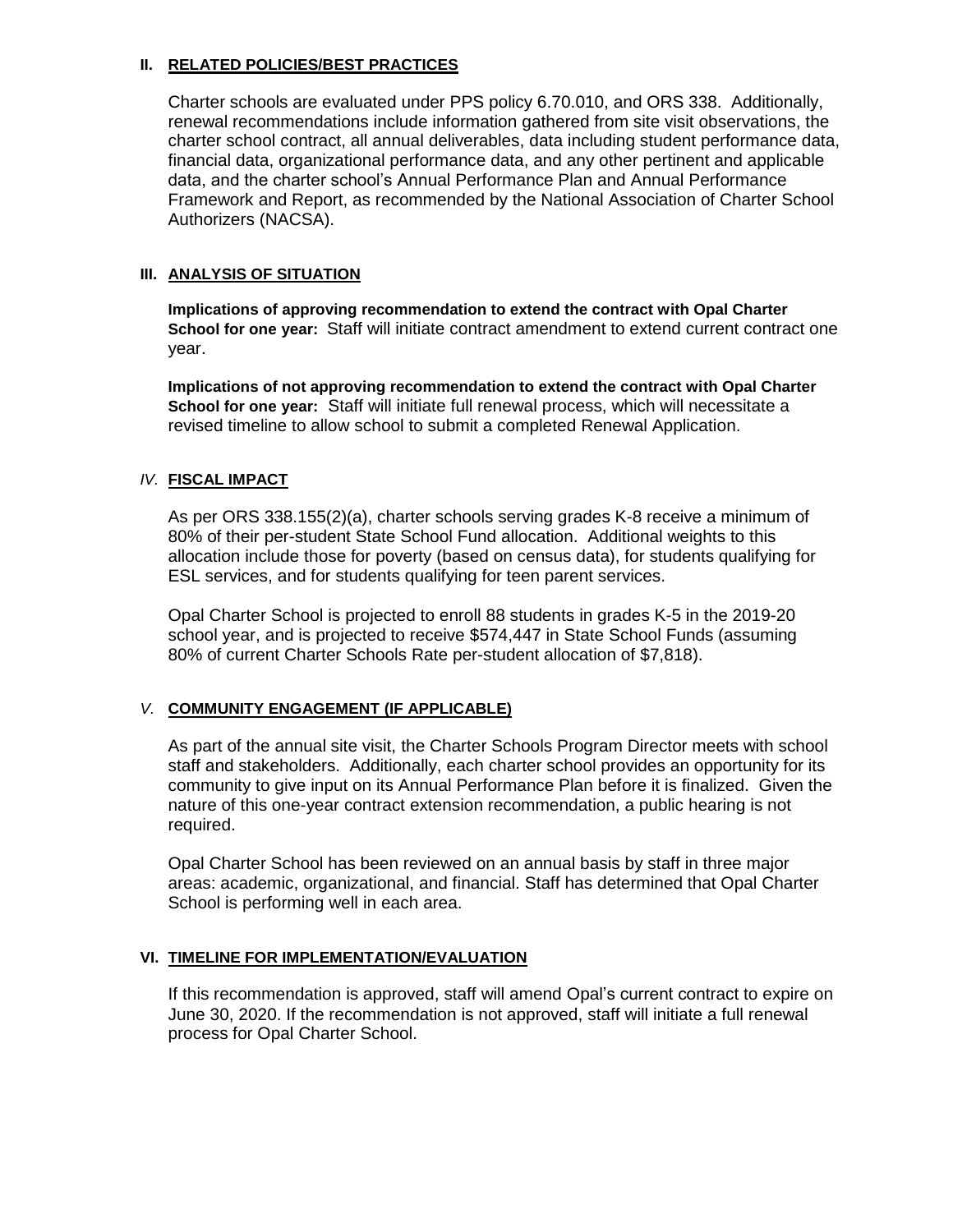#### **VII. BOARD OPTIONS WITH ANALYSIS**

**Result of vote approving recommendation to extend contract by one year:** Staff will initiate contract amendment to extend current contract one year.

**Result of vote declining recommendation to extend contract by one year:** Staff will initiate full renewal process, which will necessitate a revised timeline to allow school to submit a completed Renewal Application.

#### **VIII.STAFF RECOMMENDATION**

Staff recommends that the contract with Opal Charter School be extended by one year, to expire on June 30, 2020.

**IX. I have reviewed this staff report and concur with the recommendation to the Board.**

**Tubulupe with the contract of the contract of the contract of the contract of the contract of the contract of the contract of the contract of the contract of the contract of the contract of the contract of the contract of** 

**Guadalupe Guerrero Date Superintendent Portland Public Schools**

#### **ATTACHMENTS**

A. Resolution to Extend Charter Agreement with Opal Public Charter School B. 2017-18 Opal School Annual Performance Framework and Report C. 2017-18 Opal School Oregon Report Card

#### *PPS District Priorities FY 2018-19*

- *1. Set a clear Vision and Strategic Plan*
- *2. Create equitable opportunities and outcomes for all students*
- *3. Build management and accountability systems and structures*
- *4. Allocate budget, funding and resources focused on improving outcomes for students*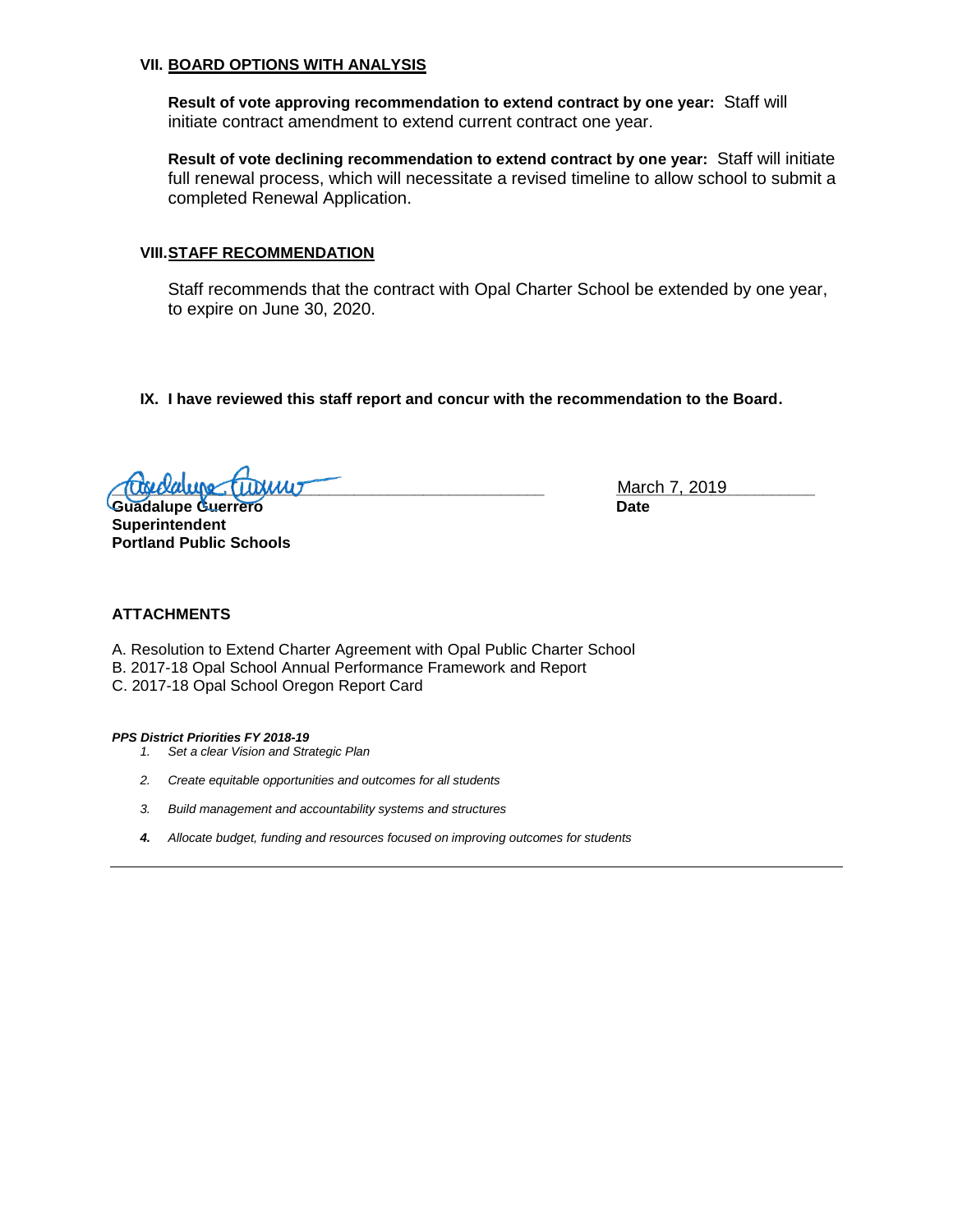

# **MEMORANDUM**

**Date: March 12, 2019** 

**To:** Members of the Board of Education

**From:** Korinna Wolfe, Area Senior Director, Multiple Pathways to Graduation

**Subject**: Resolution Related to Opal Public Charter School Request

This memorandum provides a brief description of the resolution related to Opal Public Charter School's request for a One‐year Contract Extension.

On January 2, 2019, the PPS Charter School's Office received a request from Opal Public Charter School to extend its current charter contract for one year, per Section E of its contract with PPS.

On February 8, 2019, the Board Charter Schools Committee met to review information related to charter school requests for contract extensions and renewals.

The Board Charter Schools Committee has reviewed the related Staff Report for the Extension of the Charter Agreement with Opal Public Charter School.

**Results of a yes vote:** the Board will direct staff to extend the charter school's current contract for one year; the new contract expiration date will be extended to June 30, 2020.

**Results of a no vote:** the Board will direct staff to initiate the process for a full five‐year contract renewal for the charter school.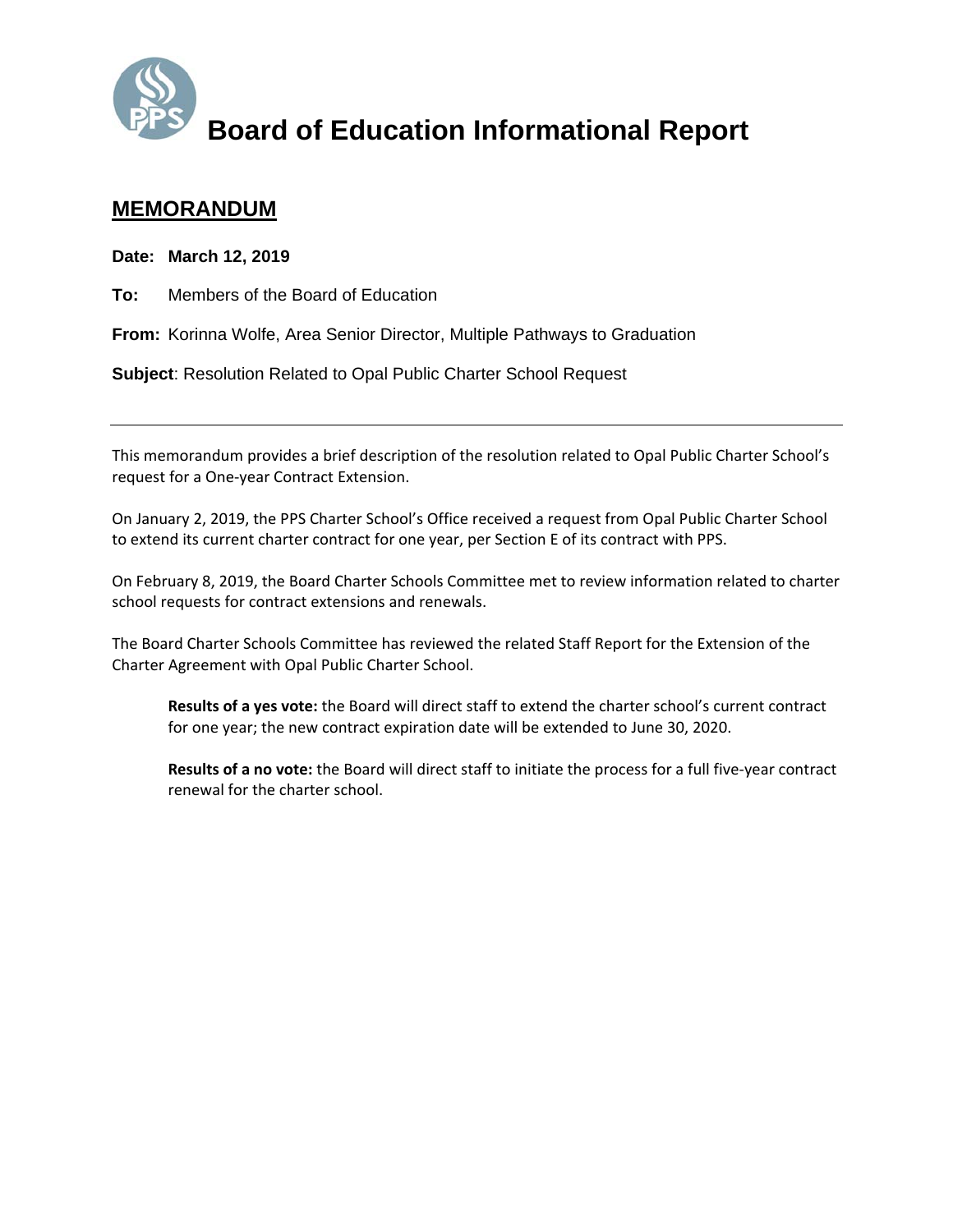

**SUBJECT: Recommendation to extend the Portland Village Public Charter School contract by one year.**

## **I. BACKGROUND**

Portland Village Public Charter School ("PVS") is currently operating under a five-to-ten-year "flexible" agreement (described below) which terminates on June 30, 2019. This is the sixth year of the contract, and staff must make a recommendation to extend the contract by one year or to initiate a full renewal process.

Section J of the district's contract with Portland Village Charter School states the following:

*The term of this agreement shall be for five years, scheduled to terminate as of June 30, 2016 (unless earlier terminated as provided herein). However, this agreement shall be considered a 'flexible term' agreement, and will contain the following provisions:*

- *1. During the fifth year of this contract, the Board and/or the school will determine whether a renewal process is deemed necessary based on PVS's ability to meet academic performance standards, its fiscal stability, its adherence with all applicable state laws, and its compliance with all terms of this contract.*
- *2. If the Board and/or the school determine that a renewal process is not necessary, then the term of the contract shall be extended by one year.*
- *3. If the Board and/or the school determine that a renewal process is necessary, then the renewal process will take place in that school year.*
- *4. The process described above will repeat annually until the 10th year of the contract, at which time the renewal process will be mandated in accordance with ORS 338.065(c).*
- *5. At any point between the fifth and 10th year of the contract, either party (PVS or the District) may request that the renewal process be initiated and, provided that this request*  falls within a reasonable timeline, the renewal process will take place within that school *year.*

Resolution 5611, passed unanimously by the Board in 2018, approved the extension of PVS's contract by one year. Amendment 6 to PVS's contract changed the end date of the contract to June 30, 2019.

Portland Village Charter School has requested again that its contract be extended by one year, as per Section J above.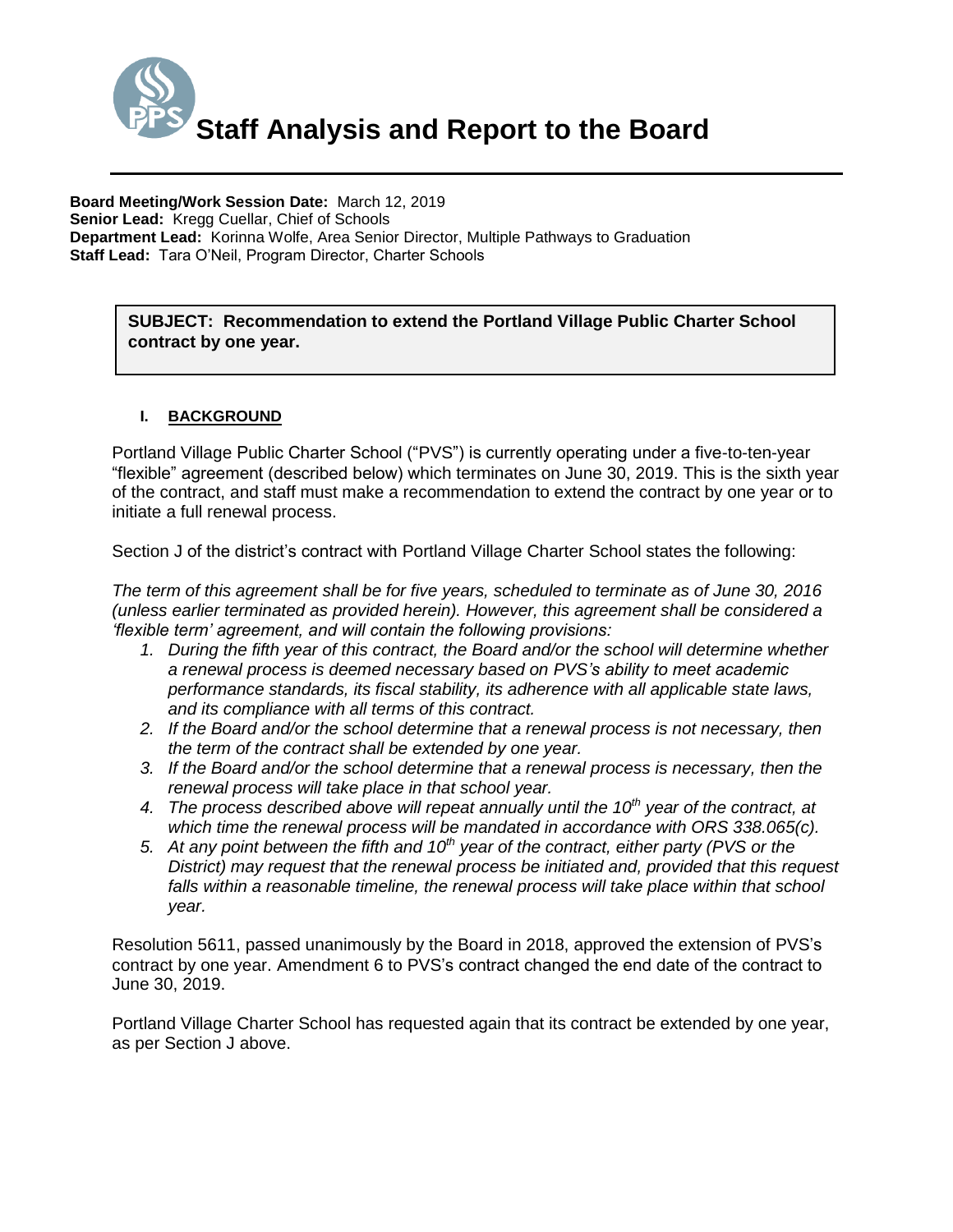### **II. RELATED POLICIES/BEST PRACTICES**

Charter schools are evaluated under PPS policy 6.70.010, and ORS 338. Additionally, renewal recommendations include information gathered from site visit observations, the charter school contract, all annual deliverables, data including student performance data, financial data, organizational performance data, and any other pertinent and applicable data, and the charter school's Annual Performance Plan and Annual Performance Framework and Report, as recommended by the National Association of Charter School Authorizers (NACSA).

Portland Village Charter School has been reviewed on an annual basis by staff in three major areas: academic, organizational, and financial. Due to concerns related to student achievement in specific areas over time, PVS was required to submit an Action Plan of Improvement for the 2018-19 school year, the results of which will be reviewed in November 2019. Staff recommended extending the current contract with PVS by one year to allow PVS to show progress toward improvement in student achievement. Regardless of the results of the Plan of Improvement, PVS will be required by the district to undergo the full renewal process in the 2019-20 school year, per section J.5. of the charter contract.

# **III. ANALYSIS OF SITUATION**

**Implications of approving recommendation to extend the contract with Portland Village Charter School for one year:** Staff will initiate contract amendment to extend current contract one year.

**Implications of not approving recommendation to extend the contract with Portland Village Charter School for one year:** Staff will initiate full renewal process, which will necessitate a revised timeline to allow school to submit a completed Renewal Application.

### *IV.* **FISCAL IMPACT**

As per ORS 338.155(2)(a), charter schools serving grades K-8 receive a minimum of 80% of their per-student State School Fund allocation. Additional weights to this allocation include those for poverty (based on census data), for students qualifying for ESL services, and for students qualifying for teen parent services.

Portland Village Charter School is projected to enroll 420 students in grades K-8 in the 2019-20 school year, and is projected to receive \$2,730,590 in State School Funds (assuming 80% of current Charter Schools Rate per-student allocation of \$7,818).

# *V.* **COMMUNITY ENGAGEMENT (IF APPLICABLE)**

As part of the annual site visit, the Charter Schools Program Director meets with school staff and stakeholders. Additionally, each charter school provides an opportunity for its community to give input on its Annual Performance Plan before it is finalized. Given the nature of this one-year contract extension recommendation, a public hearing is not required.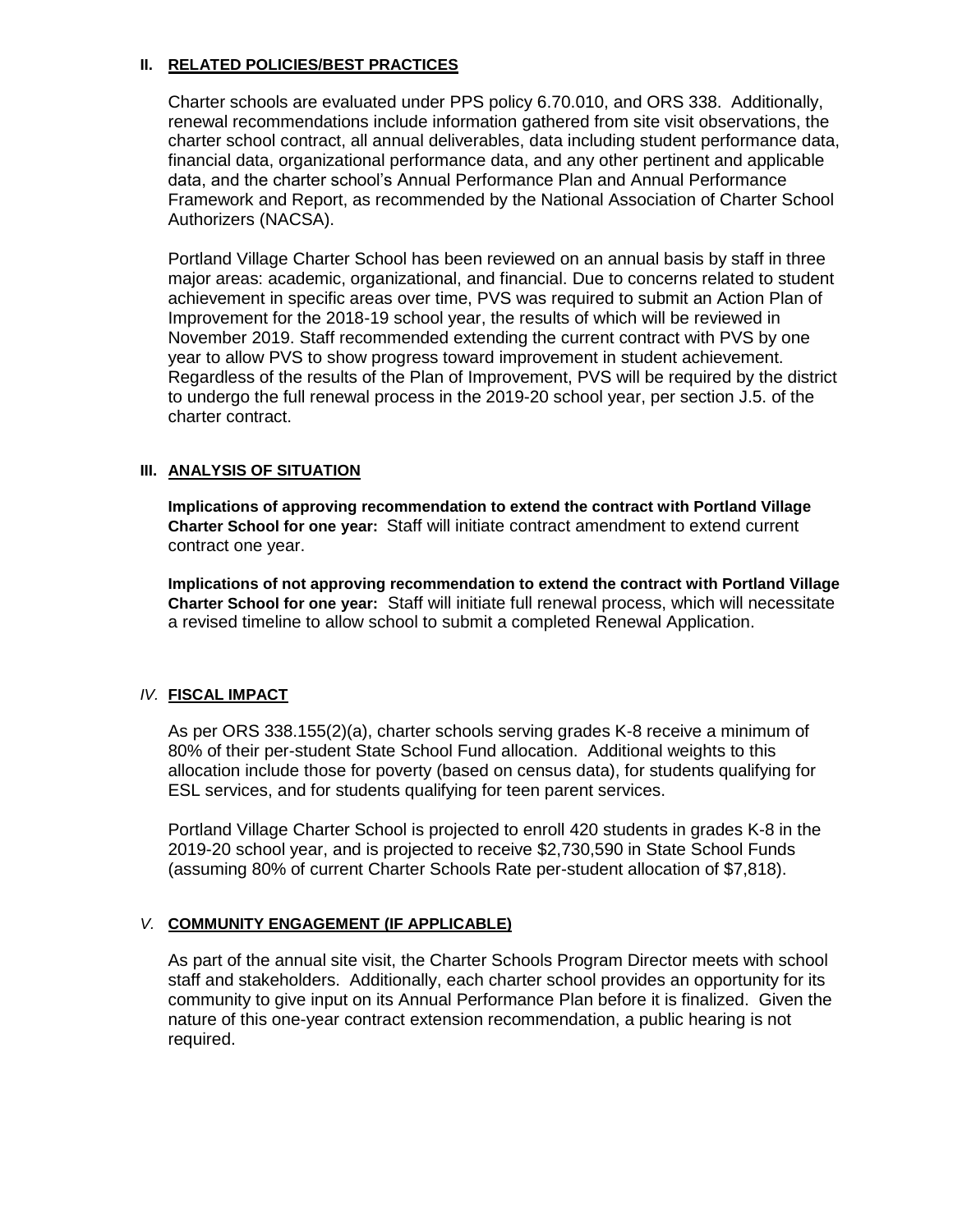#### **VI. TIMELINE FOR IMPLEMENTATION/EVALUATION**

If this recommendation is approved, staff will amend PVS's current contract to expire on June 30, 2020. If the recommendation is not approved, staff will initiate a full renewal process for Portland Village Charter School.

#### **VII. BOARD OPTIONS WITH ANALYSIS**

**Result of vote approving recommendation to extend contract by one year:** Staff will initiate contract amendment to extend current contract one year.

**Result of vote declining recommendation to extend contract by one year:** Staff will initiate full renewal process, which will necessitate a revised timeline to allow school to submit a completed Renewal Application.

#### **VIII.STAFF RECOMMENDATION**

Staff recommends that the contract with Portland Village Charter School be extended by one year, to expire on June 30, 2020.

**IX. I have reviewed this staff report and concur with the recommendation to the Board.**

 $\sigma$ 

**Guadalupe Guerrero Cataloguerra de la contrada de la contrada de la contrada de la contrada de la contrada de Superintendent Portland Public Schools**

March 7, 2019

#### **ATTACHMENTS**

A. Resolution to Extend Charter Agreement with Portland Village Public Charter School B. 2017-18 Portland Village School Annual Performance Framework and Report C. 2017-18 Portland Village School Oregon Report Card

*PPS District Priorities FY 2018-19*

*1. Set a clear Vision and Strategic Plan*

- *2. Create equitable opportunities and outcomes for all students*
- *3. Build management and accountability systems and structures*
- *4. Allocate budget, funding and resources focused on improving outcomes for students*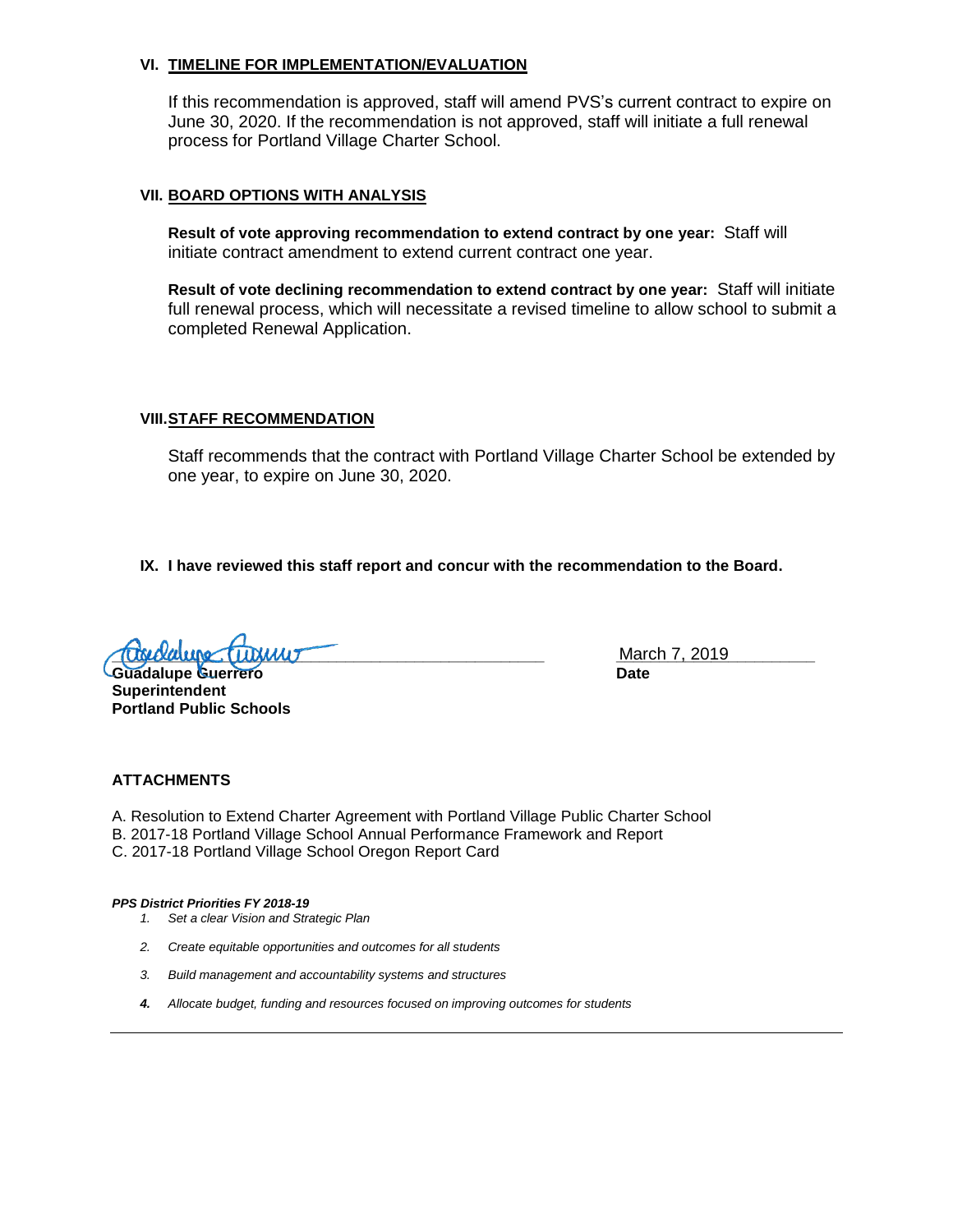

# **MEMORANDUM**

**Date: March 12, 2019** 

**To:** Members of the Board of Education

**From:** Korinna Wolfe, Area Senior Director, Multiple Pathways to Graduation

**Subject**: Resolution Related to Portland Village Public Charter School Request

This memorandum provides a brief description of the resolution related to Portland Village Public Charter School's request for a One‐year Contract Extension.

On January 2, 2019, the PPS Charter School's Office received a request from Portland Village Public Charter School to extend its current charter contract for one year, per Section J of its contract with PPS.

On February 8, 2019, the Board Charter Schools Committee met to review information related to charter school requests for contract extensions and renewals.

The Board Charter Schools Committee has reviewed the related Staff Report for the Extension of the Charter Agreement with Portland Village Public Charter School.

**Results of a yes vote:** the Board will direct staff to extend the charter school's current contract for one year; the new contract expiration date will be extended to June 30, 2020.

**Results of a no vote:** the Board will direct staff to initiate the process for a full five‐year contract renewal for the charter school.